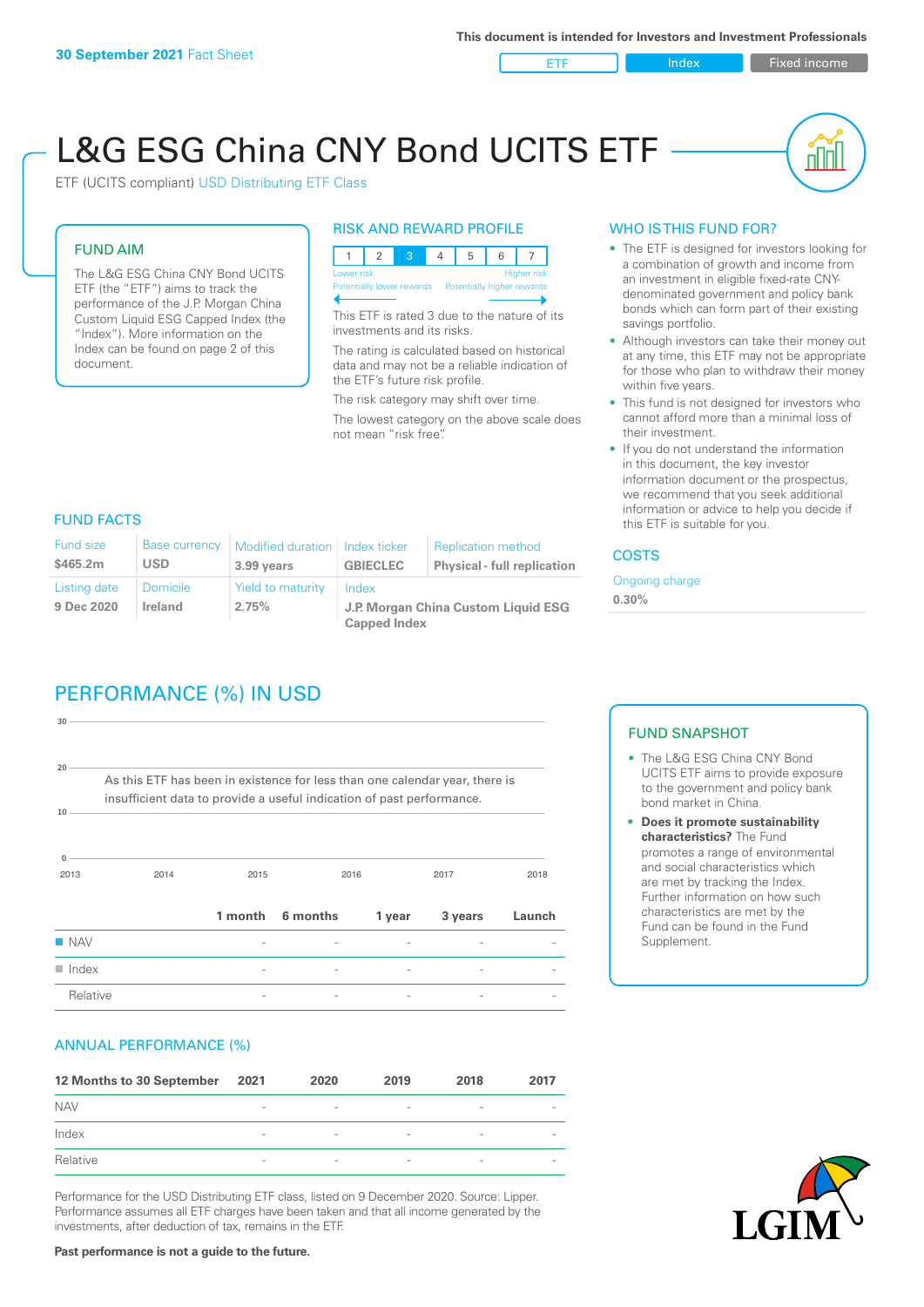# L&G ESG China CNY Bond UCITS ETF

ETF (UCITS compliant) USD Distributing ETF Class

## PORTFOLIO BREAKDOWN

All data source LGIM unless otherwise stated. Totals may not sum due to rounding. In order to minimise transaction costs, the Fund will not always own all the assets that constitute the index and on occasion it will own assets that are not in the index. The number of fund holdings can also differ from the index due to corporate events and proxy holdings.

| <b>CURRENCY (%)</b> |       |                                              |              | Top 10 holdings 18.9%<br>Rest of portfolio 81.1%<br>No. of holdings in ETF 159<br>No. of constituents in Index 159                                                                                   |                                                                    |  |
|---------------------|-------|----------------------------------------------|--------------|------------------------------------------------------------------------------------------------------------------------------------------------------------------------------------------------------|--------------------------------------------------------------------|--|
|                     |       | <b>YEARSTO MATURITY (%)</b>                  |              | TOP 10 HOLDINGS (%)                                                                                                                                                                                  |                                                                    |  |
| $\blacksquare$ CNY  | 100.0 | $\blacksquare$ 0 - 5 Years<br>• 5 - 10 Years | 61.9<br>38.1 | China 3.02% 2025<br>China 2.85% 2027<br>China 3.28% 2027<br>China 2.68% 2030<br>China 1.99% 2025<br>China 3.27% 2030<br>China 2.88% 2023<br>China 3.29% 2029<br>China 3.02% 2031<br>China 3.25% 2026 | 2.1<br>2.0<br>2.0<br>2.0<br>1.9<br>1.9<br>1.8<br>1.8<br>1.7<br>1.7 |  |
|                     |       | <b>COUNTRY (%)</b><br>China                  | 100.0        |                                                                                                                                                                                                      |                                                                    |  |
|                     |       |                                              |              |                                                                                                                                                                                                      |                                                                    |  |

#### INDEX DESCRIPTION

The Index aims to track the performance of eligible fixed-rate, bullet, CNY-denominated government and policy bank bonds. The index applies an ESG scoring and screening methodology to tilt toward issuers ranked higher on ESG criteria, and to underweight issuers that rank lower.

#### INDEX FUND MANAGEMENT TEAM



The Index Fund Management team comprises 25 fund managers, supported by two analysts. Management oversight is provided by the Global Head of Index Funds. The team has average industry experience of 15 years, of which seven years has been at LGIM, and is focused on achieving the equally important objectives of close tracking and maximising returns.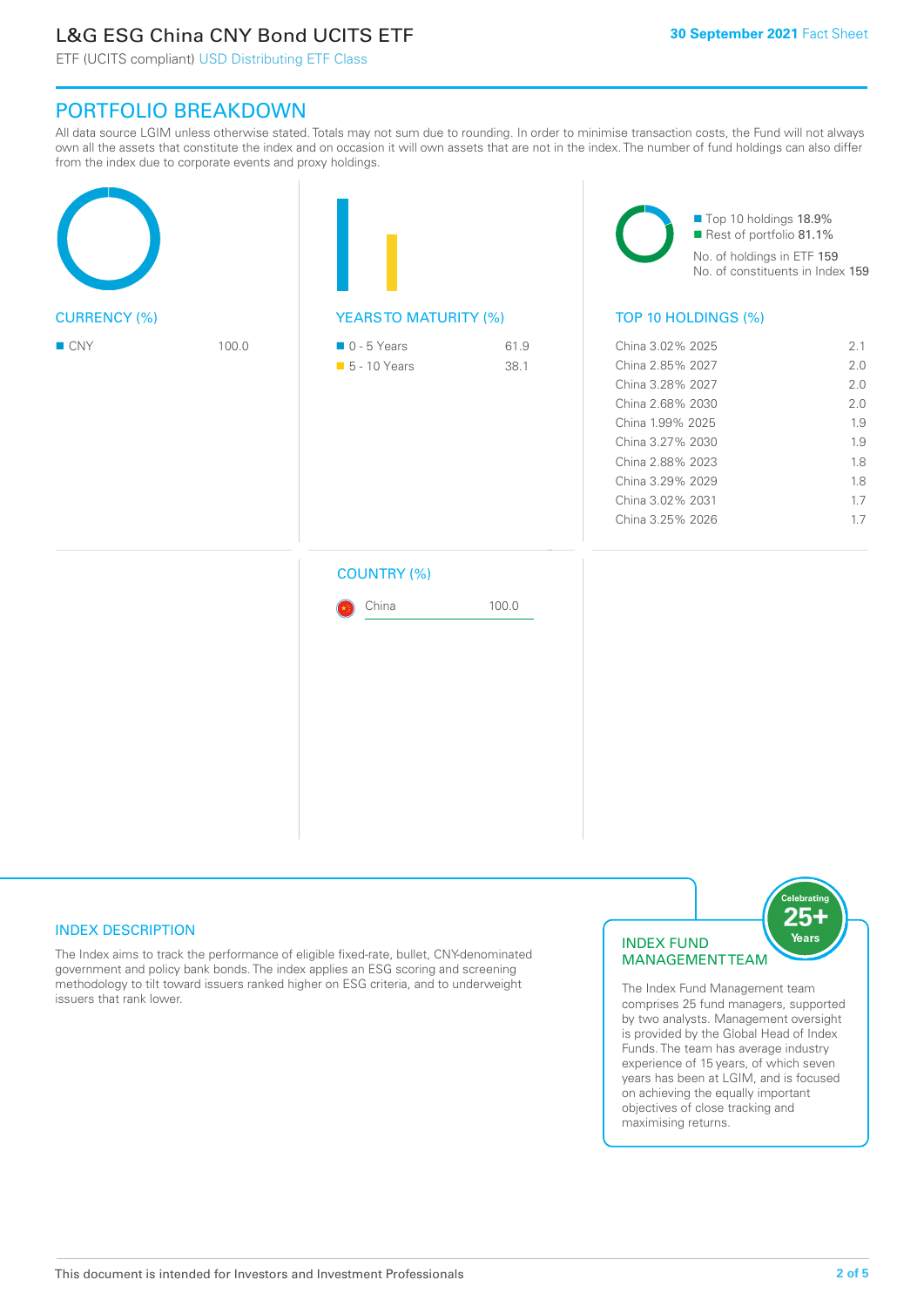# L&G ESG China CNY Bond UCITS ETF

ETF (UCITS compliant) USD Distributing ETF Class

#### KEY RISKS

- The value of an investment and any income taken from it is not guaranteed and can go down as well as up; you may not get back the amount you originally invested.
- An investment in the ETF involves a significant degree of risk. Any decision to invest should be based on the information contained in the relevant prospectus. Prospective investors should obtain their own independent accounting, tax and legal advice and should consult their own professional advisers to ascertain the suitability of the ETF as an investment.
- Investing in emerging market government and policy bank bonds will expose the ETF to any political, social and economic instability in the relevant countries. Investing in the Chinese Interbank Bond Market via Bond Connect is subject to regulatory risk. The governing rules and regulations of this regime may be subject to change with minimal notice and have the potential to be applied retrospectively. Any suspension imposed by the Chinese authorities on the trading of securities via Bond Connect would have adverse implications for the acquisition and disposition of the ETF's assets.
- Changes to interest rates will have a significant impact on bond prices and the ETF's value.
- If a bond issuer fails to make scheduled coupon payments or fails to repay the principal amount of a bond at maturity (i.e. is in "default"), this may significantly impact the ETF's value.
- Bond markets can be "illiquid" (i.e. have limited trading activity) which may mean that the ETF is not able to buy and sell bonds at fair prices.
- Third party service providers (such as counterparties entering into financial derivative instruments with the ETF or the ETF's depositary) may go bankrupt and fail to pay money due to the ETF or return property belonging to the ETF.
- If the Index provider stops calculating the Index or if the ETF's license to track the Index is terminated, the ETF may have to be closed.
- It may not always be possible to buy and sell ETF shares on a stock exchange or at prices closely reflecting the NAV.
- There is no capital guarantee or protection on the value of the ETF. Investors can lose all the capital invested in the ETF.
- Please refer to the "Risk Factors" section of the Issuer's Prospectus and the Fund Supplement.

For mo[re inf](https://www.lgimetf.com/)ormation, please refer to the key investor information document on our website M

#### TRADING INFORMATION

| <b>Exchange</b>           | <b>Currency ISIN</b> |                       | <b>SEDOL</b>                | <b>Ticker Bloomberg</b> |
|---------------------------|----------------------|-----------------------|-----------------------------|-------------------------|
| London Stock Exchange USD |                      | IE00BLRPOL76          | <b>BMHMZG3 DRGN DRGN LN</b> |                         |
| London Stock Exchange GBP |                      | IE00BLRPOL76          | BMVSW99 DRGG DRGG LN        |                         |
| Deutsche Börse            | EUR                  | <b>IFOOBL RPOL 76</b> | BMHMZF2 DRGN DRGN GY        |                         |
| Borsa Italiana            | <b>EUR</b>           | IE00BLRPOL76          | BMHMZD0 DRGN DRGN IM        |                         |
| <b>SIX Swiss Exchange</b> | CHF.                 | IE00BLRPOL76          | BI FHF63                    | DRGN DRGN SW            |

The currency shown is the trading currency of the listing.



#### SPOTLIGHT ON LEGAL & GENERAL INVESTMENT MANAGEMENT

We are one of Europe's largest asset managers and a major global investor, with assets under management of £1,326.8 billion (as at 30 June 2021). We work with a wide range of global clients, including pension schemes, sovereign wealth funds, fund distributors and retail investors.

Source: LGIM internal data as at 30 June 2021. The AUM disclosed aggregates the assets managed by LGIM in the UK, LGIMA in the US and LGIM Asia in Hong Kong. The AUM includes the value of securities and derivatives positions.

### COUNTRY REGISTRATION



#### AVAILABILITY

| <b>ISA</b> eligible             | Yes |
|---------------------------------|-----|
| SIPP eligible                   | Yes |
| <b>UK Fund Reporting Status</b> | Yes |

#### TO FIND OUT MORE

Visit **lgimetf.com**



Call **0345 070 8684**



Lines are open Monday to Friday 8.30am to 6.00pm. We may record and monitor calls. Call charges will vary.

#### **Index Disclaimer**

Information has been obtained from sources believed to be reliable but J.P. Morgan does not warrant its completeness or accuracy. The Index is used with permission. The Index may not be copied, used, or distributed without J.P. Morgan's prior written approval. Copyright 2021, J.P. Morgan Chase & Co. All rights reserved.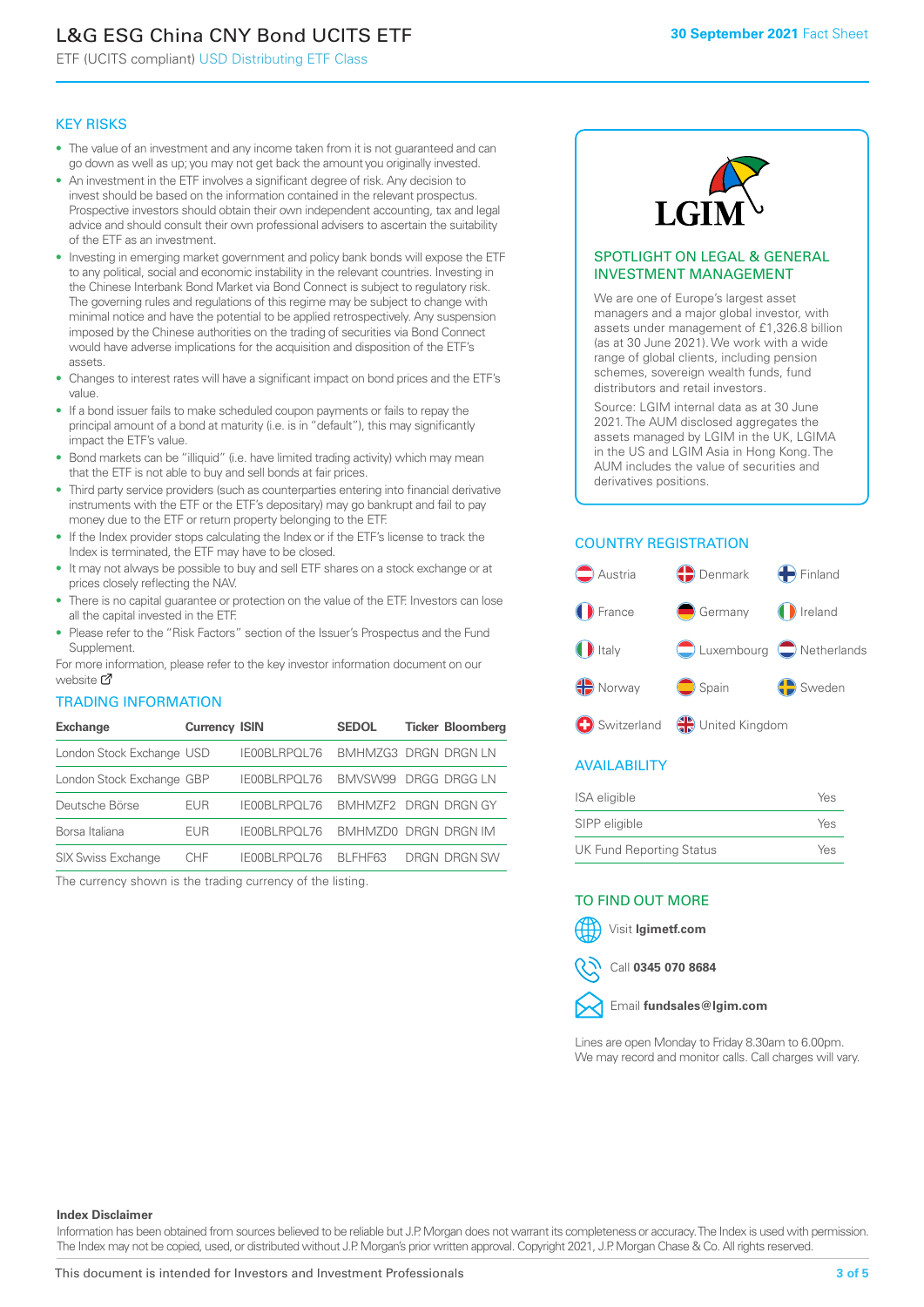# L&G ESG China CNY Bond UCITS ETF

ETF (UCITS compliant) USD Distributing ETF Class

#### **Important Information**

A copy of the English version of the prospectus of the Fund is available on LGIM Fund Centre and may also be obtained from Legal & General Investment Management, 2 Dublin Landings, Office 1-W-131, North Dock, Dublin 1, Ireland. Where required under national rules, the key investor information document will also be available in the local language of the relevant EEA Member State. A summary of investor rights associated with an investment in the Fund shall be available from www. lgim.com/investor\_rights

We are also obliged to disclose that the Management Company has the right to terminate the arrangements made for marketing.

A decision may be taken at any time to terminate the arrangements made for the marketing of the Fund in any EEA Member State in which it is currently marketed. In such circumstances, Shareholders in the affected EEA Member State will be notified of this decision and will be provided with the opportunity to redeem their shareholding in the Fund free of any charges or deductions for at least 30 working days from the date of such notification.

This is a marketing communication. Please refer to the prospectus of the Fund and to the KIID before making any final investment decisions.

**In the United Kingdom and outside the European Economic Area,** this document is issued by Legal & General Investment Management Limited, authorised and regulated by the Financial Conduct Authority, No. 119272. Registered in England and Wales No. 02091894 with registered office at One Coleman Street, London, EC2R 5AA.

**In the European Economic Area,** this document is issued by LGIM Managers (Europe) Limited, authorised by the Central Bank of Ireland as a UCITS management company (pursuant to European Communities (Undertakings for Collective Investment in Transferable Securities) Regulations, 2011 (S.I. No. 352 of 2011), as amended) and as an alternative investment fund manager with "top up" permissions which enable the firm to carry out certain additional MiFID investment services (pursuant to the European Union (Alternative Investment Fund Managers) Regulations 2013 (S.I. No. 257 of 2013), as amended). Registered in Ireland with the Companies Registration Office (No. 609677). Registered Office: 70 Sir John Rogerson's Quay, Dublin, 2, Ireland. Regulated by the Central Bank of Ireland (No. C173733).

LGIM Managers (Europe) Limited operates a branch network in the European Economic Area, which is subject to supervision by the Central Bank of Ireland. In Italy, the branch office of LGIM Managers (Europe) Limited is subject to limited supervision by the Commissione Nazionale per le società e la Borsa ("CONSOB") and is registered with Banca d'Italia (no. 23978.0) with registered office at Via Uberto Visconti di Modrone, 15, 20122 Milan, (Companies' Register no. MI - 2557936). In Germany, the branch office of LGIM Managers (Europe) Limited is subject to limited supervision by the German Federal Financial Supervisory Authority ("BaFin"). In the Netherlands, the branch office of LGIM Managers (Europe) Limited is subject to limited supervision by the Dutch Authority for the Financial Markets ("AFM") and it is included in the register held by the AFM and registered with the trade register of the Chamber of Commerce under number 74481231. Details about the full extent of our relevant authorisations and permissions are available from us upon request. For further information on our products (including the product prospectuses), please visit our website.

The shares (the "Shares") discussed in this document are issued in relation to the relevant sub-fund (or share class(es) thereof) described in this document (together, the "Fund").

Copyright © 2021 Legal & General. This document is subject to copyright. Any unauthorised use is strictly prohibited. All rights are reserved.

**No investment advice:** We are required to clarify that we are not acting for you in any way in relation to the investment or investment activity to which this document relates. In particular, we will not provide any investment services to you and or advise you on the merits of, or make any recommendation to you in relation to, the terms of any transaction. None of our representatives are authorised to behave in any way which would lead you to believe otherwise. We are not, therefore, responsible for providing you with the protections afforded to some of our clients and you should seek your own independent legal, investment and tax or other advice as you see fit.

**United States information:** This document is not, and under no circumstances is to be construed as, an advertisement or any other step in furtherance of a public offering of shares in the United States or any province or territory thereof, where none of the Fund or the Shares are authorised or registered for distribution and where no prospectus of the Fund has been filed with any securities commission or regulatory authority. Neither this document nor any copy hereof should be taken, transmitted or distributed (directly or indirectly) into the United States. Neither the Fund nor any of the Shares have been or will be registered under the United States Securities Act of 1933 or the Investment Company Act of 1940 or qualified under any applicable state securities statutes.

**No guarantee of accuracy:** This document may contain independent market commentary prepared by us based on publicly available information. We do not warrant, guarantee or otherwise confirm the accuracy or correctness of any information contained herein and any opinions related to product or market activity may change. Any third party data providers used to source the information in this document make no warranties or claims of any kind relating to such data.

**Historical performance** is no indication of future performance: Any historical performance included in this document may be based on back testing. Back testing is the process of evaluating an investment strategy by applying it to historical data to simulate what the performance of such strategy would have been. However, back tested performance is purely hypothetical and is provided in this document solely for informational purposes. Back tested data does not represent actual performance and should not be interpreted as an indication of actual or future performance.

**No offer for sale:** The information contained in this document is neither an offer for sale nor a solicitation of an offer to buy securities. This document should not be used as the basis for any investment decision.

**Risk Warnings:** The Shares are products involving a significant degree of risk and may not be suitable for all types of investor. Any decision to invest should be based on the information contained in the prospectus of the Fund (or any supplements thereto) which includes, inter alia, information on certain risks associated with an investment. The price of any securities may go up or down and an investor may not get back the amount invested. Investors should only invest in a currency-hedged share class if they are willing to forego potential gains from appreciations in the currencies in which the Fund's assets are denominated against the currency of denomination of the relevant hedged share class. Currency hedging employed with respect to the hedged share classes aims to reduce currency risk rather than to eliminate it completely. Investors should also refer to the risk factor entitled "Currency" in the section of the Prospectus entitled "Risk Factors".

**Prospectus:** Investors should refer to the section entitled "Risk Factors" in the Fund's prospectus for further details of these and other risks associated with an investment in the Shares. The information in this document is designed solely for use in the relevant countries in which the Fund has been registered for public distribution and is not intended for residents of any other countries. The distribution of the prospectus and the offering, sale and delivery of Shares in other jurisdictions may be restricted by law.

**For United Kingdom investors:** The Fund is a recognised scheme under section 264 of the Financial Services and Markets Act 2000 and so the prospectus may be distributed to investors in the United Kingdom. Copies of all documents (i.e. the prospectus, the key investor information document, the latest annual audited report and financial statements and semi-annual unaudited report and financial statements and the constitution) are available in the United Kingdom from www.lgimetf.com.